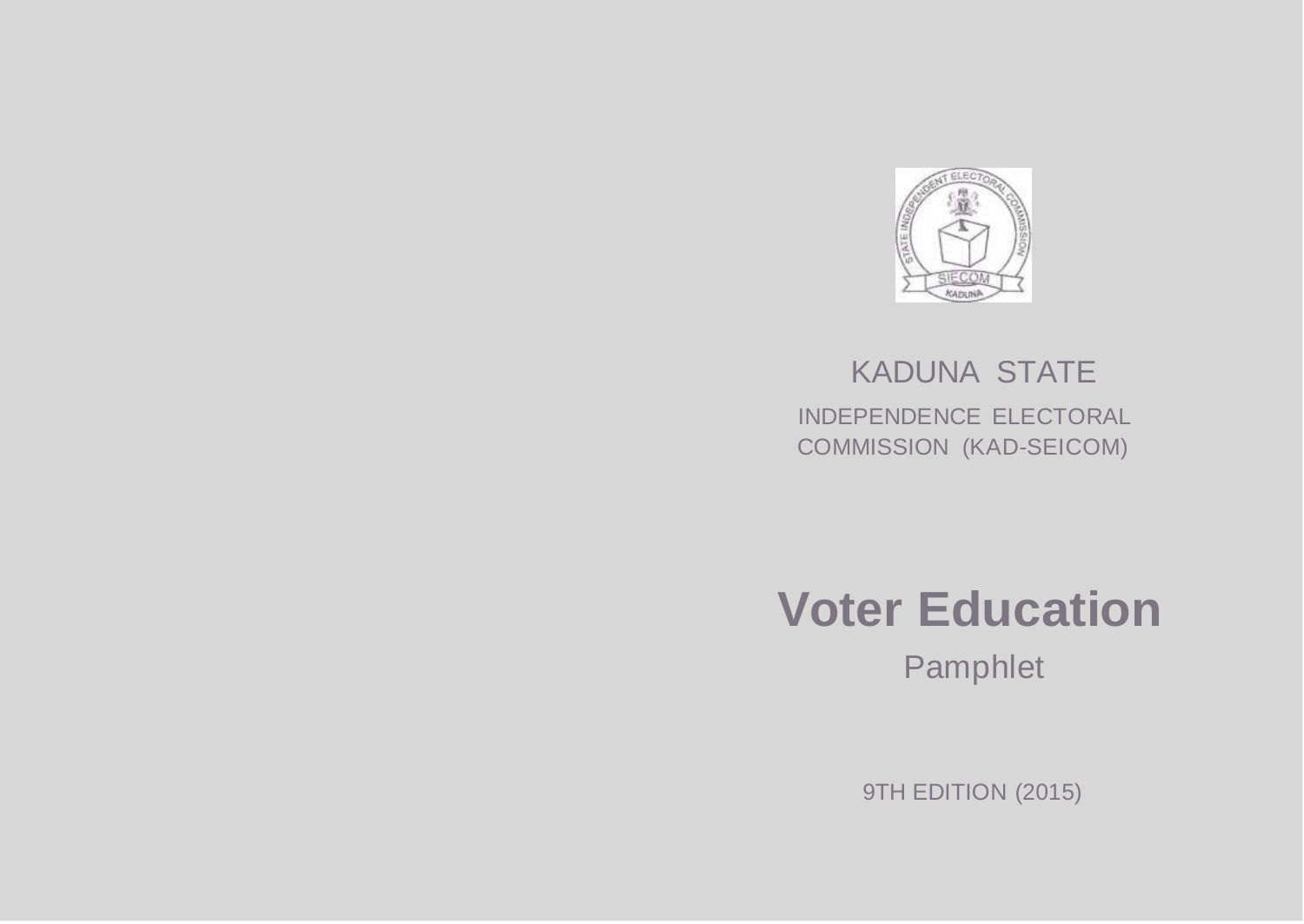| 1.              | MANAGEMENT TEAM OF THE COMMISSION                |                |
|-----------------|--------------------------------------------------|----------------|
| 2.              | <b>FOREWARD</b>                                  |                |
| 3.              | TABLE OF CONTENTS                                | ii             |
| 4.              | <b>INTRODUCTION</b>                              | 1              |
| 5.              | <b>LOCAL GOVERNMENT ELECTION</b>                 | 1              |
| 6.              | DATE OF ELECTION                                 | $\mathbf{1}$   |
| 7 <sub>1</sub>  | ELIGIBILITY TO VOTE                              | $\mathbf{1}$   |
| 8.              | <b>VOTERS CARD</b>                               | $1 - 2$        |
| 9.              | THE CURRENT AND ONLY VOTER'S CARD                | 2              |
| 10.             | PERSONS WHO CANNOT VOTE                          | $\overline{2}$ |
| 11.             | QUALIFICATION/DISQUALIFICATION OF CANDIDATES 3-5 |                |
| 12.             | PROCEDURE AT ELECTION                            | $5 - 7$        |
| 13.             | <b>VOTING PROCEDURE</b>                          | $8 - 9$        |
| 14.             | <b>COLLATION OF RESULTS</b>                      | 10             |
| 15.             | <b>POLLING UNITS</b>                             | 10             |
| 16.             | <b>WARD COLLATION CENTRE</b>                     | $10 - 11$      |
| 17.             | LOCAL GOVERNMENT COLLATION CENTRE                | 11             |
| 18.             | DETERMINATION OF ELECTED CANDIDATES              | $11 - 12$      |
| 19.             | ELECTORAL OFFICIALS                              | $12 - 13$      |
| 20 <sub>1</sub> | CAMPAIGN                                         | $13 - 14$      |
| 21.             | ELECTORAL OFFENCES                               | $14 - 15$      |
|                 | 22. POLLING OFFENCES                             | $15 - 16$      |
| 23.             | <b>ELECTION PETITIONS</b>                        | $16 - 17$      |
| 24.             | <b>CONCLUSION</b>                                | $17 - 18$      |

### **TABLE OF CONTENTS 1. INTRODUCTION**

S. 16

2012

The forth coming Local Government Election would be on party basis. It is projected that the outcome of this crucial election would be an acid test of how far we have gone in embracing democratic governance especially at the grass-root level.

### **2. LOCAL GOVERNMENT ELECTION**

Law No. 10 There are only two types of elective offices at this level of governance. These are the Chairmanship and Councillorship seats in each of the 23 Local Government Councils and 255 wards respectively of Kaduna State.

> Every Local Government Council has only one Chairmanship position while the number of Councillors is the same as the number of wards in the Local Government Area. Most Local Government Areas have between 10 and 13 wards as a result of the equitable delineation carried out on population basis.

#### s. <sup>21</sup> 3. **DATEOF ELECTION**  $S.21$ <br>Law No. 10

<sup>2012</sup> The date for the holding of any Local Government Council General Election or By-Election shall be determined and announced by the Commission.

#### s.1a **4. ELIGIBILITY TO VOTE** s.1a<br>LawNo.10

- $2012$  (i) A person is eligible to vote in the forthcoming Local government Council elections if:-
	- (a).He/she is a citizen of Nigeria and has attained the age of 18 years.
	- (b).He/she is registered as a voter in the Ward or Constituency of the Local government area and has obtained a registration card.

1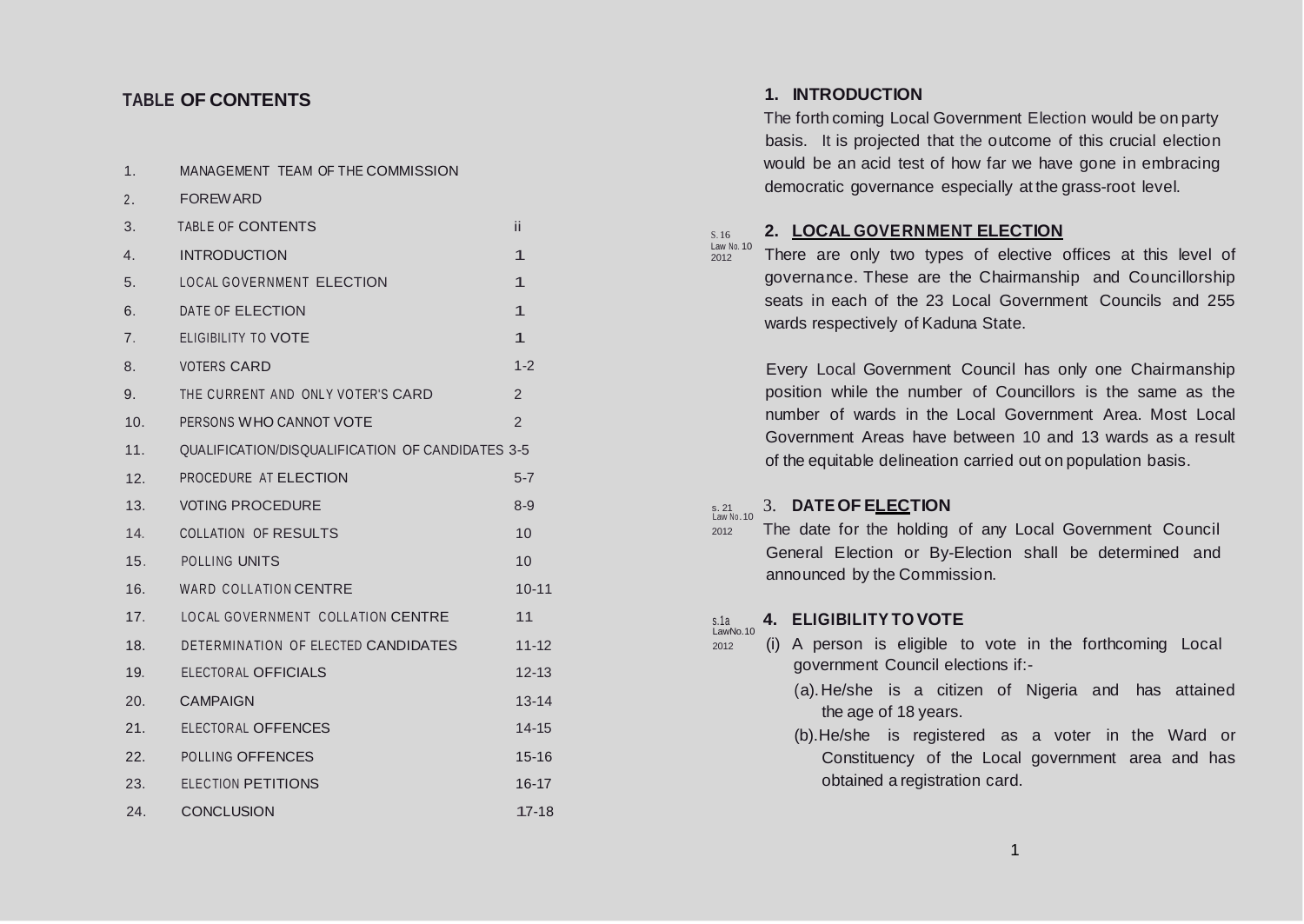- (ii) However, the Presiding Officer shall allow a voter to vote without the presentation of a registration card if it is alleged that the said card is missing or destroyed and is satisfied that:-
	- (a) the voter's name is in the register of voters for the polling station or unit,
	- (b) the person has been identified by another person qualified to vote in that polling station or unit,
	- (c) the person is not impersonating another voter, and
	- (d) the person has not voted earlier in that particular election.

### **5. VOTERS CARD**

The possession of a Voter's Card is the only valid evidence which a citizen has as a proof that he is a registered voter. It is the easiest and quickest means of identifying the voter. Therefore, every voter is enjoined to keep, protect and treasure his/her Voter's Card.

**The current and only valid Voter's Card** is the one issued during the last voter's registration exercise by INEC. All other types of Voter's are invalid. The current and only valid INEC Voter's Card which will be used for the Local Government Election is the Voter's Card which contains the following information.

-

- a) Voter's Name (INECJ b) Voter's Sex
	- c) Voter's age
	- d) Voter's date of birth
	- e) Delimination number
	- f) VIN number
	- g) Date of issue
	- H) Voter's photograph

### **Persons who cannot vote**

The following persons cannot vote at elections:

- (a) All persons below the age of 18 years
- (b) All persons not registered as a Voter
- (c) All non-Nigerians
- (d) All officers charged with the conduct of elections in the field

### These include:

- (i) The supervising Presiding Officers
- (ii) The Presiding Officers
- (iii) The Returning Officers
- (iv) The Electoral Officers
- (v) The Chairman and the Members of the Kaduna State Independent Electoral Commission
- (vi) The Police and Security Officers operating at the Polling Stations and all election centres.

### S.19 **6. QUALIFICATION/DISQUALIFICATION OF**  $S.19$ <br>lawNo. 10

## <sup>2012</sup> **CANDIDATES**

 $\frac{\$.20}{\$ law No. 10}$ 

- (i) A person shall be qualified to contest for election if he/she:
	- a) is a citizen of Nigeria;
	- b) is registered as a voter;
	- c) has attained the age of 30 years;
- 2012 d) is educated up to at least the School Certificate level or its equivalent;
	- e) is a member of a political party and is sponsored by that party;
	- f) pays to the Commission a non-refundable deposit of N200,000.00 in the case of Chairman and N50,000.00 in the case of Councillor; and
	- g) In the case of a candidate contesting as Chairman, he has nominated from a ward other than his own ward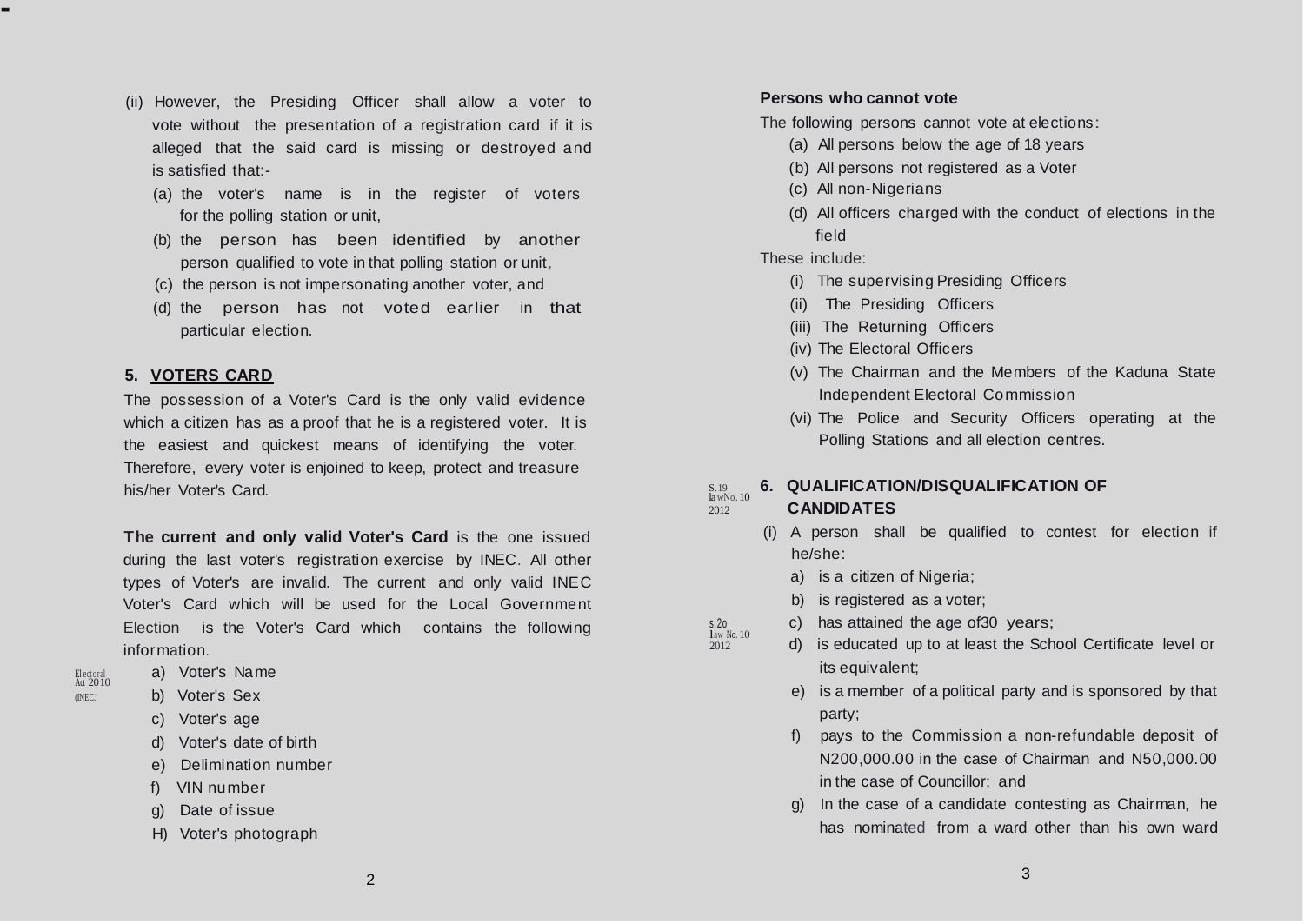another candidate who shall run with him for the office of the Vice-Chairman.

(ii) A person shall not be qualified to contest a Local Government Council election if:

•

- a) subject to the provisions of section 28 of the Constitution, he/she has voluntarily acquired the citizenship of a Country other than Nigeria or, except in such cases as may be prescribed by the National Assembly, has made a declaration of allegiance to such a Country;
- b) he/she is adjudged to be a lunatic or otherwise declared to be of unsound mind under any law in force in any part of Nigeria;
- c) he/she is under a sentence of death imposed on him/her by any competent court of law or tribunal in Nigeria;
- d) within a period of less than 10 years before the date of an election to the Local Government, he/she has been convicted and sentenced for an offence involving dishonesty or he/she has been found guilty of contravention of the Code of Conduct;
- e) he/she is an adjudged bankrupt, having been adjudged or otherwise declared bankrupt under any law in force inany part of Nigeria;
- f) he/she is a person employed in the public service of the Federation or of any State or Local Government Council (other than a person holding elective office) and he/she has not resigned, withdrawn or retired from such employment 30 days before the date of election;
- g) he/she is a member of any secret society;
- h) he/she has within the preceding period of 1Oyears presented a forged certificate to the Commission;
- i) he/she has been dismissed from the public service of the Federation, State or Local Government; or
- j) he/she has been elected to such office at any two previous elections inthe case of Chairman.

### **7. PROCEDUREAT ELECTION**

- (1) Every registered political party shall, not later than thirty (30) days before the date appointed for the election deliver to the Commission the following:
	- a) Form KDCF 001 which is an affidavit by the candidates in support of fulfillment of all requirements for election

Law No. <sup>10</sup> 2012

s. 26

*)*

- accompanied by photocopies of all relevant supporting documents.
- b) Form KDCF 002 which is the list of candidates the political party proposes to sponsor for the election.
- (2) The Commission shall within seven (7) days of the receipt of the affidavit of the candidate, publish same in the constituency where the candidate intends to contest the election.
- (3) A person may apply to the Commission for a copy of the affidavit or other documents submitted by a candidate at an election and the Commission shall upon payment of a prescribed fee, issue such person with a certified copy of the documents within fourteen (14) days.
- (4) A person who has reasonable grounds to believe that any information given in the affidavit or any document submitted by the candidate is false may file a suit at the High Court against such person seeking a declaration that the information is false, and if the Court so determines, the Court shall issue an order disqualifying the candidate.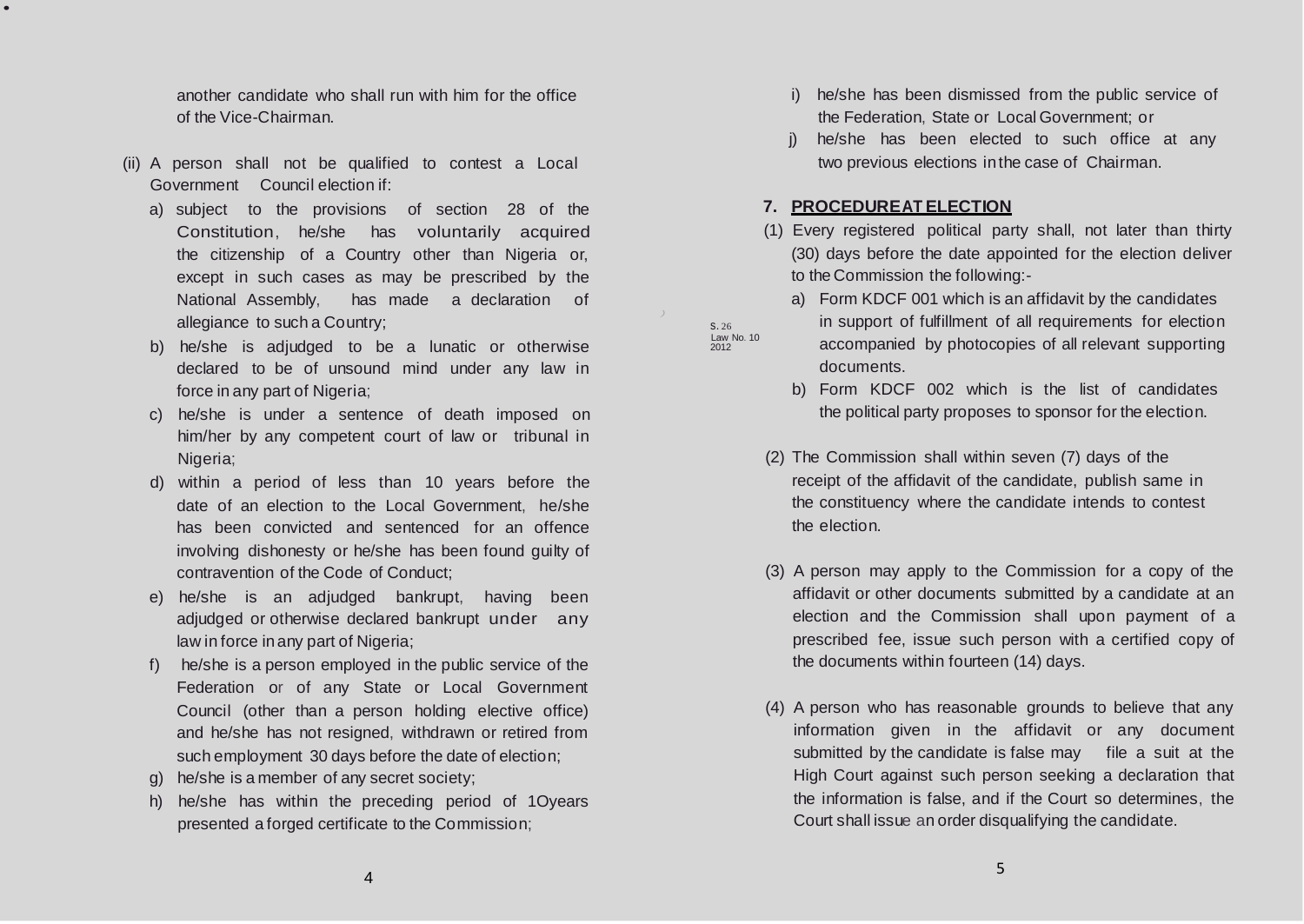6

(1O)AII non-refundable fees prescribed in paragraph 3.1(f) of these Guidelines shall be paid at designated Banks

days before the date of the election.

- (8) No person shall nominate more than one person for an election to the same office, and no person who has subscribed as a nominator shall so long as the candidate stands nominated withdraw his nomination.
- (9) All nomination forms shall be delivered at the place or

places appointed by the Commission at least twenty(20)

*)*

 $S.S9$ <br>Law No. 10

- Election shall be nominated by ten(1O)persons from different polling units of his Ward in the prescribed Form KDCF 4G.
- 

(5) A political party which presents to the Commission the name of a candidate who is not qualified or is disqualified from contesting the election commits an offence and is

liable on conviction to a maximum fine of N500,000.00.

(6) Candidates for an election shall be nominated in writing by

a) a candidate for Local Government Chairmanship Election shall be nominated by twenty(20) persons

**PROHIBITIONOF DOUBLE NOMINATING**

registered voters in the constituency as follows:-

s. <sup>27</sup> Law No. 10 2012

nominated.

(7) The Commission shall verify and sort out all forms and

other documents submitted by all candidates and thereafter publish the names of all Candidates validly

- 
- from all the Wards of his constituency in the prescribed Form KDCF 4F. b) a candidate for Local Government Councillorship
- and the tellers submitted at the Commission Headquarters at least twenty one (21) days before the date of the election.
- (11)A political party shall not be allowed to change or substitute any of its candidates for an election whose name has been submitted to the Commission except in the case of death or withdrawal in writing by the candidate and in the case of withdrawal the candidate shall sign and deliver the notice in person to his political party and the political party shall convey such withdrawal to the Commission not later than fifteen (15) days to the election.
- (12)Where the Commission is satisfied that a candidate has withdrawn his candidature, his political party shall be allowed to nominate another candidate not later than ten (10) days before the date of the election.
- (13)If after the time for the delivery of nomination papers and before the commencement of the poll, a nominated candidate dies, the Commission shall being satisfied of the fact of death, countermand the poll in which the deceased candidate was to participate and the Commission shall within fourteen (14) days appoint some other convenient date for the election.

### **8. VOTING PROCEDURE**

s. s9 (1) Elections shall be by **OPEN SECRET BALLOT** at the <sup>2012</sup> various Polling Stations or Units of the State and the Chairmanship and Councillorship elections shall be held simultaneously on the same date throughout the State.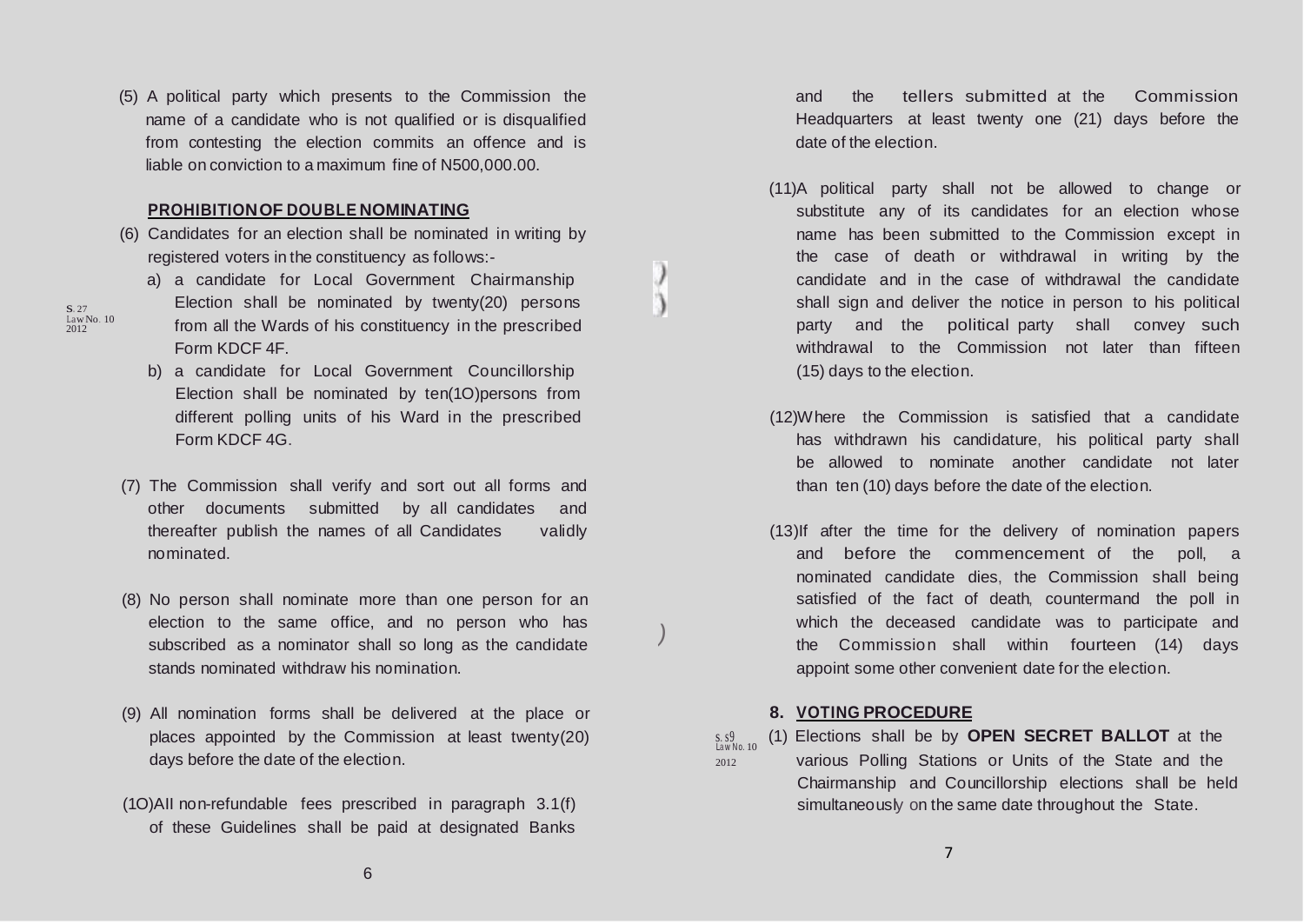$s.22$  (2) Notwithstanding the provision of paragraph 8(1) above,  $Law No. 10$ <sup>2012</sup> voting may hold any other day in a Polling Station, Ward or Local Government Area as the Commission may determine provided the circumstances justify the inability to hold the election on the date originally fixed for the voting.

2012

s. 40, 41, 42 (3) Voters are expected to arrive at their Polling Stations by<br>43, 44, 45, 46  $L_{\text{avNLO}, 10}$  8:00am on election day and accreditation co m me n c e s immediately as follows:-

- a) the voter shall present his/her voter's card to the Presiding Officer who shall check the name, photograph and other relevant information in the Voters Register to confirm if the voter is registered at the Polling Station.
- b) on being satisfied that the voter is registered at the Polling Unit, the Presiding Officer shall tick the voter's name in the Voter's Register and issue the voter with two (2) ballot papers, one for the Chairmanship election and one for the Councillorship election, and the Presiding Officer shall thereafter mark the right thumb nail of the voter with indelible ink.
- c) the voter will then proceed to a screened compartment where he/she shall thumb print on the space beside the symbol of the Political Party to which his/her choice candidate belongs.
- d) the voter will then proceed to where the ballot boxes are in the full view of the poll officials, security agents, party agents and other voters alike and drop the ballot papers into the boxes provided for the Chairmanship and Councillorship elections.
- e) satisfied that he/she has performed his/her

voting to continue.

S. 48  $Law No. 10$  $2012$ 

- f) a voter who is blind or is otherwise unable to distinguish symbols or who suffers from other physical disabilities may with the permission of the Presiding Officer be accompanied into the Polling Station by a person of his/her choice.
- g) a voter suspected to be an impersonator or under 18 years of age shall be questioned by the Presiding Officer or security agents presents and if he/she admits, shall not be allowed to vote. But if the voter does not admit, the Presiding Officer shall cause the words "protested against for impersonation" to be placed against the voter's name in the marked copy of the Voter's Register.

s. 38 Law No.10

2012

(4) Each political party may by notice in writing addressed to the Commission appoint a Polling Agent in each Polling Unit it has a candidate and the notice shall clearly set out the name, address and telephone number of the polling agent and such notice shall be submitted to the Electoral Officer of the Local Government Area at least seven (7) days before the date of the election.

### **9. COLLATION OF RESULTS**

Collation of election results at the Local Government Council elections will take place at three levels. These are at the Polling Units, the Ward Collation Centres and the Local Government Collation Centre.

### **a) PollingUnits**

civic duty, the voter then leaves the Polling Station for ballot boxes inthe full view of all party agents and security i) Voting shall end by 4:00pm and at the conclusion of polls the Presiding Officer shall empty the contents of the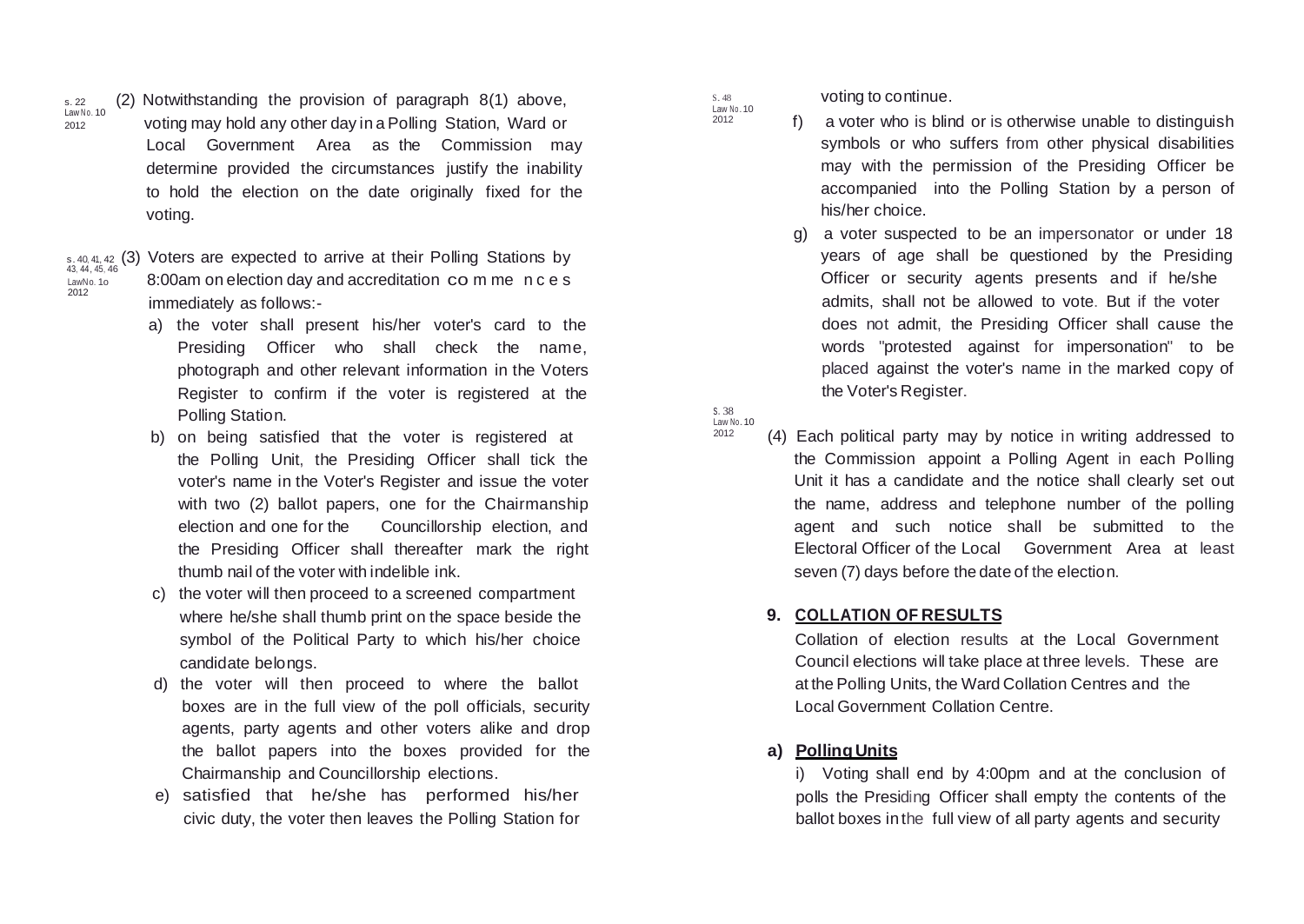agents, sort the ballot papers according to the votes cast for the various political parties and counting of the votes commences.

ii) The scores of each political party shall be announced by the Presiding Officer after which they shall be entered in Forms EC8A and EC8A(1) for the elections of Chairman and Councillor respectively at the Polling Station. The Presiding Officer and the party agents shall endorse the forms and the Presiding Officer shall retain the original and copies shall be given to the party agents present and security agents s.71 present. Failure or refusal of any party agent to sign the form shall not in any way invalidate the document.

s. 61  $\frac{1}{2012}$  No. 10

### <sup>2012</sup> **b) Ward Collation Centre**

After conclusion of business at the Polling Stations, the various Presiding Officers shall proceed to their Ward Collation Centres and submit their Forms EC8A and EC8A(1) to the Ward Collation Officer who will then enter the results of all the Polling Stations in his/her Ward in Forms EC8B And EC88(1) for Chairmanship and Councillorship elections respectively. Winners of the Councillorship elections will emerge at this level of collation and the Ward Collation Officers now as Returning Officers will immediately announce the result and winner of the Councillorship election aloud. Copies of Form EC8B(1) will then be distributed to all party agents present and security operatives alike. Form EC8E(1) (declaration of Councillorship Result) will be completed and sent to the Electoral Officer.

### **c) Local Government Collation Centres**

Collation Officers in the Local Government Area will submit their Form EC8B to the Local government Collation Officer at the Local Government Collation Centre. The Local Government Collation Officer will then enter the result of the various Wards in form EC8C and add them up which will determine the winner of the Chairmanship election. The Local Government Returning Officer (normally the Electoral Officer) then announces the result aloud and enters it in Form EC8E, and copies distributed to the party agents and security operatives present.

 $\frac{\text{law No. 10}}{2012}$ 

### <sup>2012</sup> **10. DETERMINATION OF ELECTED CANDIDATES**

- A.(1) **Chairman:** Where at the close of nomination to the office of Chairman, only one candidate remains validly nominated the Commission shall extend the time for nomination by seven (7) days, and if after the seven (7) days he/she is still the only candidate a poll shall be taken and he/she shall be declared winner if:
	- a) he/she has a majority of YES votes over NO votes cast at the election; and
	- b) he/she has not less than one-third of the votes cast at the election in each of at least two-third of all the Wards in the Local Government Area.
- (2) Where there are only two candidates at an election for Chairman, a candidate shall be deemed elected if he/she has the majority of the votes cast and he/she has not less than one-quarter of the votes cast in at least two-thirds of all the Wards in the Local Government Area.
- In the case of Chairmanship election, the various Ward Chairmanship election, the winner shall be the (3) Where there are more than two candidates at the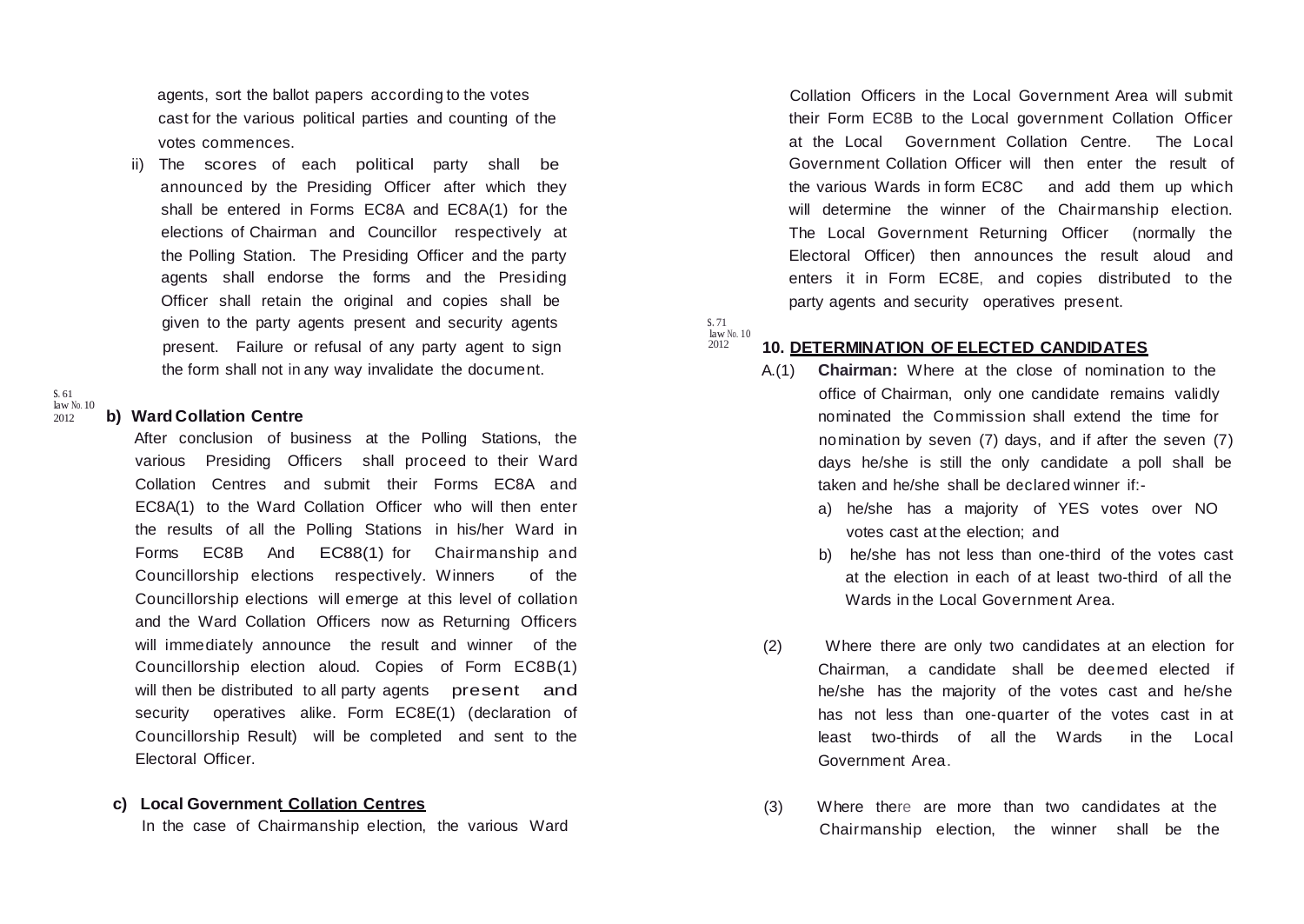candidate with the majority of votes cast and with not less than one-quarter of the votes in at least two- third of all the Wards in the Local Government Area. If no candidate satisfies this criteria the Commission shall within 7 days conduct another election in which there shall be only two candidates that is the candidate with the highest number of votes at the election, and the one among the remaining who has a majority of votes in the highest number of wards. If no candidate satisfies the requirement of geographical spread, the winner shall be determined by simple majority.

s. 36 law No. 10

- <sup>2012</sup> B.(1) **Councillor:** If after expiration of time of delivery of nomination papers only one candidate is validly nominated in a Ward for the Councillorship election, such candidate shall be declared as elected and a declaration result Form completed in his/herfavour.
	- (2) Where there are two or more candidates in a Councillorship election, a poll shall be taken and the winner shall be the candidate with a simple majority of valid votes.

### **11. ELECTORAL OFFICIALS**

- (1) Electoral Officers are appointed to coordinate and supervise the conduct of elections in each Local Government area. He/She is the head of the Commission's office in the LocalGovernmentArea.
- (2) For the purpose of elections covered by the Kaduna State Independent Electoral Commission Law no. 10, 2012 and these Guidelines, all Political Parties that wish to field candidates shall invite the Commission's

ElectoralOfficer to observe the conduct of it's parties' primaries in eachLocalGovernment Area of the State. I

- (3) For the smooth conduct of the elections, the Commission also appoints the following adhoc staff: - Returning Officers, Supervisory Officers, Presiding Officers, Poll Clerks, Poll Orderlies and such officers as it may deemfit to appoint.
- (4) The general supervision of the conduct of the election in the State is vested in the Chairman of the Commission and all electoral officials are answerable to him/her.

Guidelines

### **12. CAMPAIGN**

- (1) Candidates and their political parties shall campaign for elections in accordance with the following guidelines and any other guidelines that may be issued by the Kaduna State Independent Electoral Commission from time to time or in accordance with the provisions of any law regulating the conduct of campaigns, rallies and processions:
	- a) campaigns shall start from the date notice of election is given and end at 12 midnight on the date preceding the date of the election.
	- b) no campaigns shall take place at schools, churches, mosques or other religious places, military or police barracks or stations, public offices or such other places the Commission may from time to time determine.
	- c) no candidates shall base his/her campaigns or address on sectional, ethnic or religious sentiments and differences.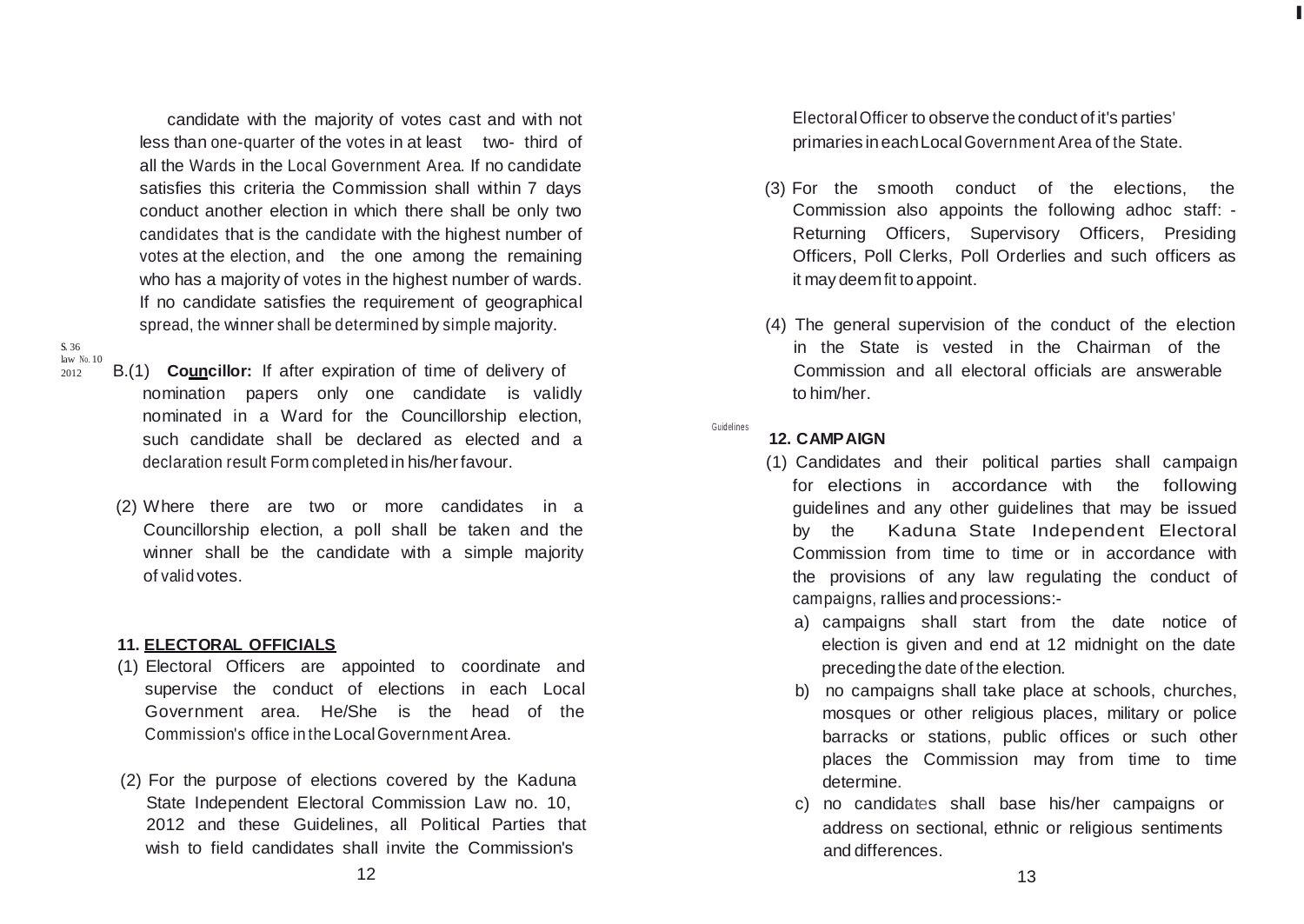d) abusive, derogatory, offensive or insulting anguages shall not be used during campaigns.

- e) candidates shall be free to campaign within the constituency in which they intend to contest the election and shall notify the police before a rally is held.
- f) a candidate who contravenes any of the above Campaign Guidelines or the provision of any enactment relating to campaigns may be disqualified by the Commission from contesting the election.

### **13. ELECTORAL OFFENCES**

In order that a voter does not breach any of the rules and regulations in the electoral laws. It is important to understand those activities that constitute electoral offences. Among others, the following are very important offences that a voter should not commit.

### (a) **Treating**

No person shall give or accept food, drinks or gifts with the intention to influence another person on how to cast his/her votes.

### **(b) Undue Influence**

- i) No person shall use threat, intimidation or violence to restrain or refrain a person from casting his/her votes.
- ii) No person shall by the use of thugs or any other means such as induction, duress or any fraudulent device or contrivance impede or prevail upon a voter either to vote or refrain from voting at election.

### (c) **Bribery Corruption**

i) No person shall corruptly give, lend or agree to give any money or valuable consideration to or for a

### vote.

ii) No person shall either by himself/herself or on his/her behalf receive, agree or contract for money, loans, office, place or employment for himself/herself, for any other person so as to vote or not to vote during the election.

### **14. POLLING OFFENCES**

- (1) No person shall on the date on which an election is held do any of the following acts or things in a polling station or within a distance of 300 meters of a polling station:
	- (a) Canvass for votes;
	- (b) Solicit for the vote of any voter;
	- (c) persuade any voter not to vote for any particular candidate;
	- (d) Persuade any voter not to vote at the election;
	- (e) Shout slogans concerning election;
	- (f) Be in possession of any offensive weapon or wear any dress or have any facial or other decoration which in any event is calculated to intimidate voter;
	- (g) Exhibit wear or tender any notice, symbol, photograph or party card referring to the election;
	- (h) Use any vehicle bearing the colour or symbol of a political party by any means whatsoever;
	- (i) Loiter without lawful excuse after voting or after being refused to vote;
	- U) Snatch or destroy any election materials; or
	- (k) Blare siren.
- (2) No person shall in the vicinity of a polling unit or Collation Centre on the day of which an election is held;
	- (a) Convene, hold or attend any public meeting during the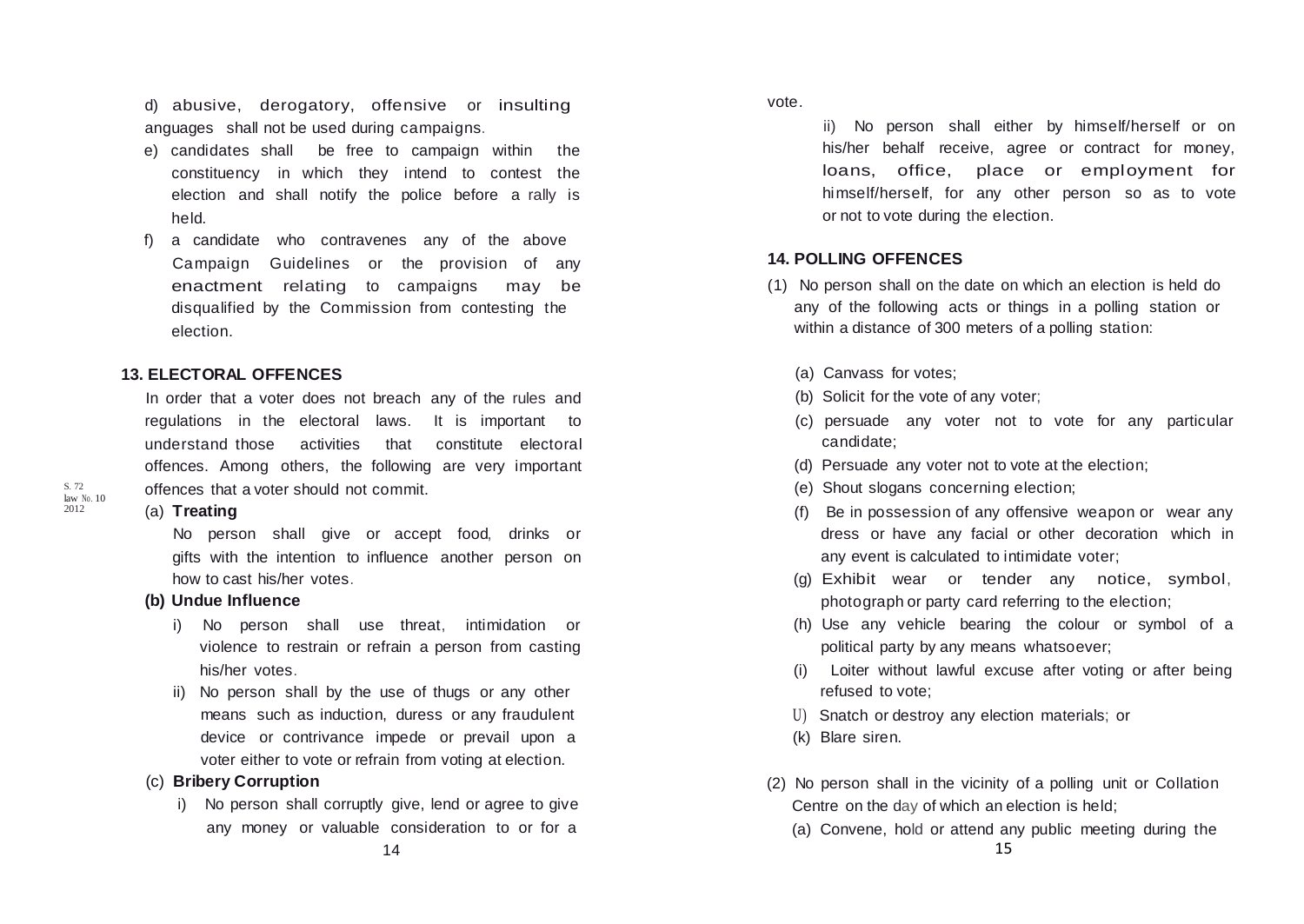hours of poll as may be prescribed by the Commission;

- (b) Unless appointed under this Law to make official announcements, operate any megaphone, amplifier or public address apparatus; or
- (c) Wear or carry any badge, poster, banner, flag, or symbol relating to a political party or to the election.

#### s. 89  $Law$  No. 10  $2012$

•

### 15. **ELECTION PETITIONS:-**

- (1) The Chief Judge of a State shall establish one or more Election Tribunals which shall have original jurisdiction to hear and determine election petitions.
- (2) The Election Tribunals provided for under the Law shall be constituted not later than 14 days before the elections.
- (3) An election petition shall be presented within21 days after the date of the result of the election is declared.
- (4) An election petition may be presented by one or more of the following persons:-
	- (a).a Candidate in anelection; or
	- (b).a po li tical party which participated in the election.
- (5) An election may be questioned on any of the following grounds:
	- a) that a person whose election is questioned was at the time of the election not qualified to contest the election;
	- b) that the election was invalid by reason of corrupt practices or non compliance with the provisions of the Law;
	- c) that the respondent was not duly elected by a majority of lawful votes at the election; or
	- d) that the petitioner or its candidate was validly nominated but was unlawfully excluded from the election.
- (6) Any party dissatisfied with the judgment of the Election Tribunal shall have the right to appeal within 21 days from the day judgment of the Election Tribunal was given to the Local Government Council Election Appeal Tribunal.
- (7) The decision of the Local Government Council Election Appeal Tribunal in respect of Local Government Council Elections conducted under this Law shall be final.

### **CONCLUSION**

This is the seventh in the series of Voter's Education Pamphlets to be prepared by SIECOM to simplify the laws, guidelines, training manuals and other materials on election activities. The edition is intended to assist the voter to fully understand the procedures and processes of the Local Government Council Election in the State.